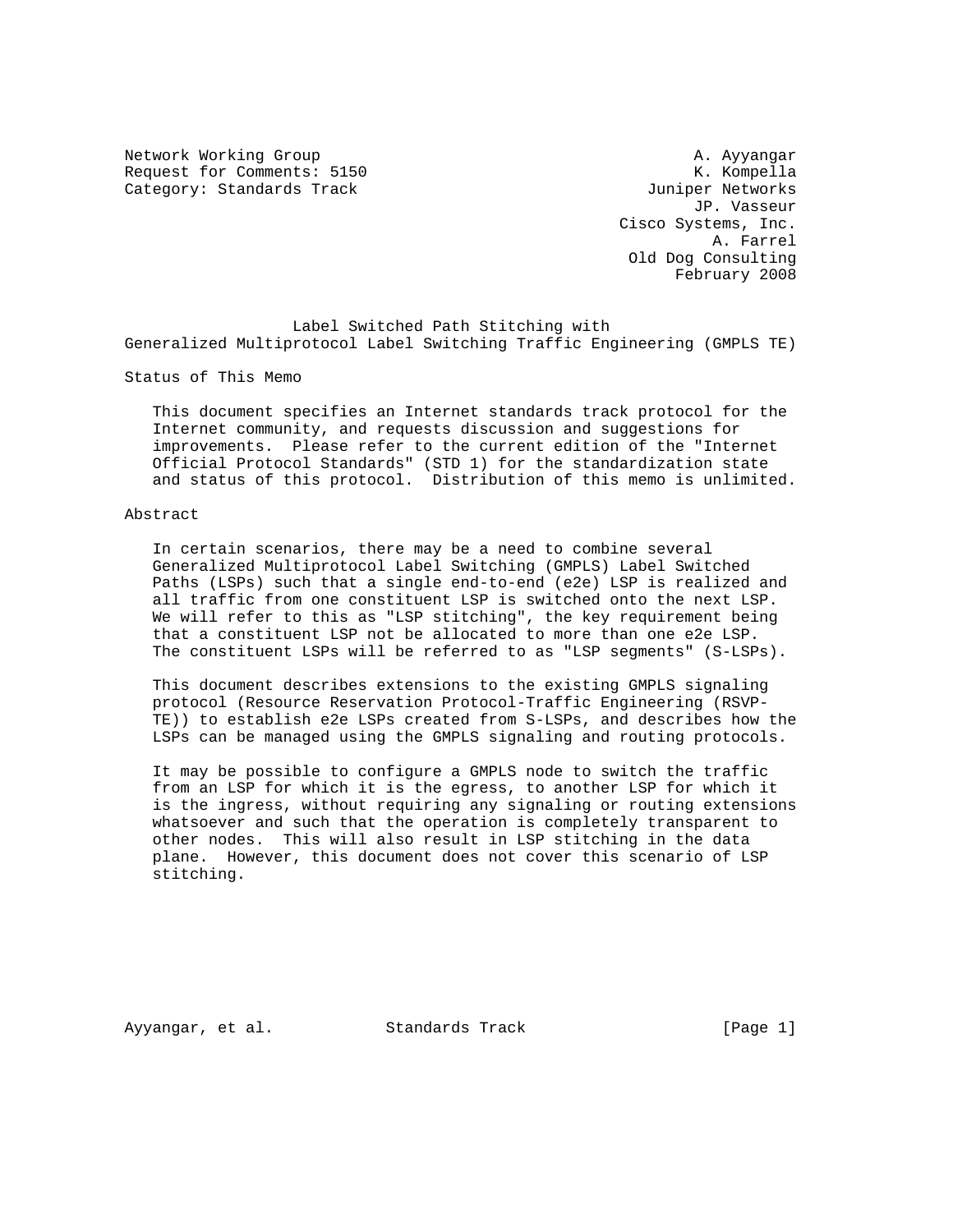Table of Contents

|             | 1.1. Conventions Used in This Document 3              |  |  |  |  |  |
|-------------|-------------------------------------------------------|--|--|--|--|--|
|             |                                                       |  |  |  |  |  |
|             |                                                       |  |  |  |  |  |
|             | 3.1. Triggers for LSP Segment Setup 4                 |  |  |  |  |  |
|             |                                                       |  |  |  |  |  |
|             |                                                       |  |  |  |  |  |
|             |                                                       |  |  |  |  |  |
|             |                                                       |  |  |  |  |  |
|             | 5.1.1. Creating and Preparing an LSP Segment for      |  |  |  |  |  |
|             |                                                       |  |  |  |  |  |
|             | 5.1.1.1. Steps to Support Penultimate Hop             |  |  |  |  |  |
|             |                                                       |  |  |  |  |  |
|             | $5.1.2$ . Stitching the e2e LSP to the LSP Seqment  9 |  |  |  |  |  |
|             | 5.1.3. RRO Processing for e2e LSPs 10                 |  |  |  |  |  |
|             | 5.1.4. Teardown of LSP Seqments 11                    |  |  |  |  |  |
|             | 5.1.5. Teardown of e2e LSPs 11                        |  |  |  |  |  |
|             | 5.2. Summary of LSP Stitching Procedures 12           |  |  |  |  |  |
|             |                                                       |  |  |  |  |  |
|             |                                                       |  |  |  |  |  |
|             |                                                       |  |  |  |  |  |
|             | 5.2.4. Stitching of an e2e LSP into an LSP Segment 13 |  |  |  |  |  |
|             |                                                       |  |  |  |  |  |
| $7^{\circ}$ |                                                       |  |  |  |  |  |
|             | 7.1. Attribute Flags for LSP_ATTRIBUTES Object 15     |  |  |  |  |  |
|             |                                                       |  |  |  |  |  |
|             |                                                       |  |  |  |  |  |
|             |                                                       |  |  |  |  |  |
|             |                                                       |  |  |  |  |  |
|             |                                                       |  |  |  |  |  |

#### 1. Introduction

 A stitched Generalized Multiprotocol Label Switching (GMPLS) Traffic Engineering (TE) Label Switched Path (LSP) is built from a set of different "LSP segments" (S-LSPs) that are connected together in the data plane in such a way that a single end-to-end LSP is realized in the data plane. In this document, we define the concept of LSP stitching and detail the control plane mechanisms and procedures (routing and signaling) to accomplish this. Where applicable, similarities and differences between LSP hierarchy [RFC4206] and LSP stitching are highlighted. Signaling extensions required for LSP stitching are also described here.

Ayyangar, et al. Standards Track [Page 2]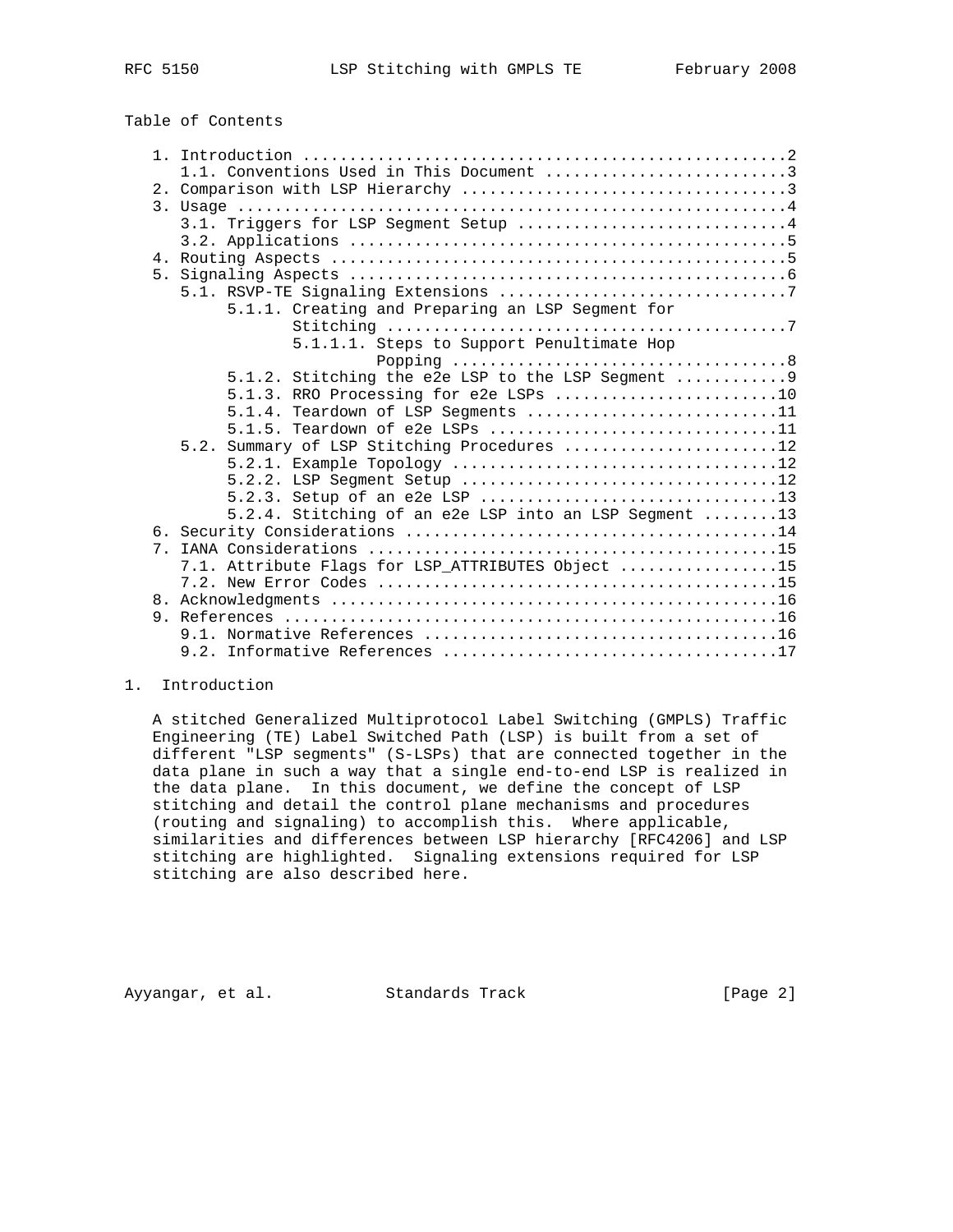It may be possible to configure a GMPLS node to switch the traffic from an LSP for which it is the egress, to another LSP for which it is the ingress, without requiring any signaling or routing extensions whatsoever and such that the operation is completely transparent to other nodes. This results in LSP stitching in the data plane, but requires management intervention at the node where the stitching is performed. With the mechanism described in this document, the node performing the stitching does not require configuration of the pair of S-LSPs to be stitched together. Also, LSP stitching as defined here results in an end-to-end LSP both in the control and data planes.

1.1. Conventions Used in This Document

 The key words "MUST", "MUST NOT", "REQUIRED", "SHALL", "SHALL NOT", "SHOULD", "SHOULD NOT", "RECOMMENDED", "MAY", and "OPTIONAL" in this document are to be interpreted as described in RFC 2119 [RFC2119].

2. Comparison with LSP Hierarchy

 LSP hierarchy ([RFC4206]) provides signaling and routing procedures so that:

- a. A Hierarchical LSP (H-LSP) can be created. Such an LSP created in one layer can appear as a data link to LSPs in higher layers. As such, one or more LSPs in a higher layer can traverse this H-LSP as a single hop; we call this "nesting".
- b. An H-LSP may be managed and advertised (although this is not a requirement) as a Traffic Engineering (TE) link. Advertising an H-LSP as a TE link allows other nodes in the TE domain in which it is advertised to use this H-LSP in path computation. If the H-LSP TE link is advertised in the same instance of control plane (TE domain) in which the H-LSP was provisioned, it is then defined as a forwarding adjacency LSP (FA-LSP) and GMPLS nodes can form a forwarding adjacency (FA) over this FA-LSP. There is usually no routing adjacency between end points of an FA. An H-LSP may also be advertised as a TE link in a different TE domain. In this case, the end points of the H-LSP are required to have a routing adjacency between them.
- c. RSVP signaling ([RFC3473], [RFC3209]) for LSP setup can occur between nodes that do not have a routing adjacency.

 In case of LSP stitching, instead of an H-LSP, an LSP segment (S-LSP) is created between two GMPLS nodes. An S-LSP for stitching is considered to be the moral equivalent of an H-LSP for nesting. An S-LSP created in one layer, unlike an H-LSP, provides a data link to

Ayyangar, et al. Standards Track (Page 3)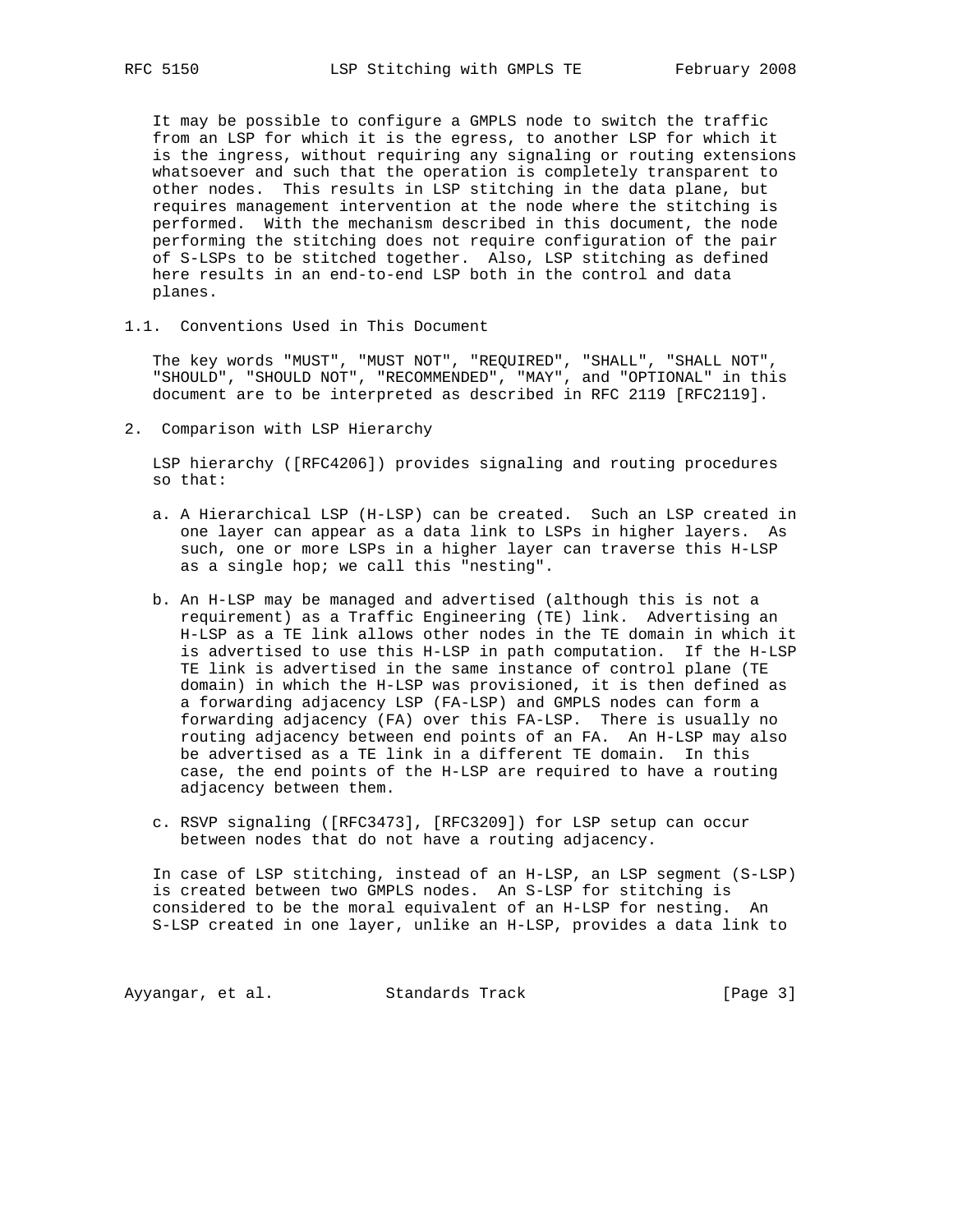other LSPs in the same layer. Similar to an H-LSP, an S-LSP could be managed and advertised, although it is not required, as a TE link, either in the same TE domain as it was provisioned or a different one. If so advertised, other GMPLS nodes can use the corresponding S-LSP TE link in path computation. While there is a forwarding adjacency between end points of an H-LSP TE link, there is no forwarding adjacency between end points of an S-LSP TE link. In this aspect, an H-LSP TE link more closely resembles a 'basic' TE link as compared to an S-LSP TE link.

 While LSP hierarchy allows more than one LSP to be mapped to an H- LSP, in case of LSP stitching, at most one LSP may be associated with an S-LSP. Thus, if LSP-AB is an H-LSP between nodes A and B, then multiple LSPs, say LSP1, LSP2, and LSP3, can potentially be 'nested into' LSP-AB. This is achieved by exchanging a unique label for each of LSP1..3 over the LSP-AB hop, thereby separating the data corresponding to each of LSP1..3 while traversing the H-LSP LSP-AB. Each of LSP1..3 may reserve some bandwidth on LSP-AB. On the other hand, if LSP-AB is an S-LSP, then at most one LSP, say LSP1, may be stitched to the S-LSP LSP-AB. LSP-AB is then dedicated to LSP1, and no other LSPs can be associated with LSP-AB. The entire bandwidth on S-LSP LSP-AB is allocated to LSP1. However, similar to H-LSPs, several S-LSPs may be bundled into a TE link ([RFC4201]).

 The LSPs LSP1..3 that are either nested or stitched into another LSP are termed as e2e LSPs in the rest of this document. Routing procedures specific to LSP stitching are detailed in Section 4.

 Targeted (non-adjacent) RSVP signaling defined in [RFC4206] is required for LSP stitching of an e2e LSP to an S-LSP. Specific extensions for LSP stitching are described in Section 5.1. Therefore, in the control plane, there is one RSVP session corresponding to the e2e LSP as well as one for each S-LSP. The creation and termination of an S-LSP may be dictated by administrative control (statically provisioned) or due to another incoming LSP request (dynamic). Triggers for dynamic creation of an S-LSP may be different from that of an H-LSP and will be described in detail in Section 3.1.

### 3. Usage

### 3.1. Triggers for LSP Segment Setup

 An S-LSP may be created either by administrative control (configuration trigger) or dynamically due to an incoming LSP request. LSP hierarchy ([RFC4206]) defines one possible trigger for dynamic creation of an FA-LSP by introducing the notion of LSP regions based on Interface Switching Capabilities. As per [RFC4206],

Ayyangar, et al. Standards Track (Page 4)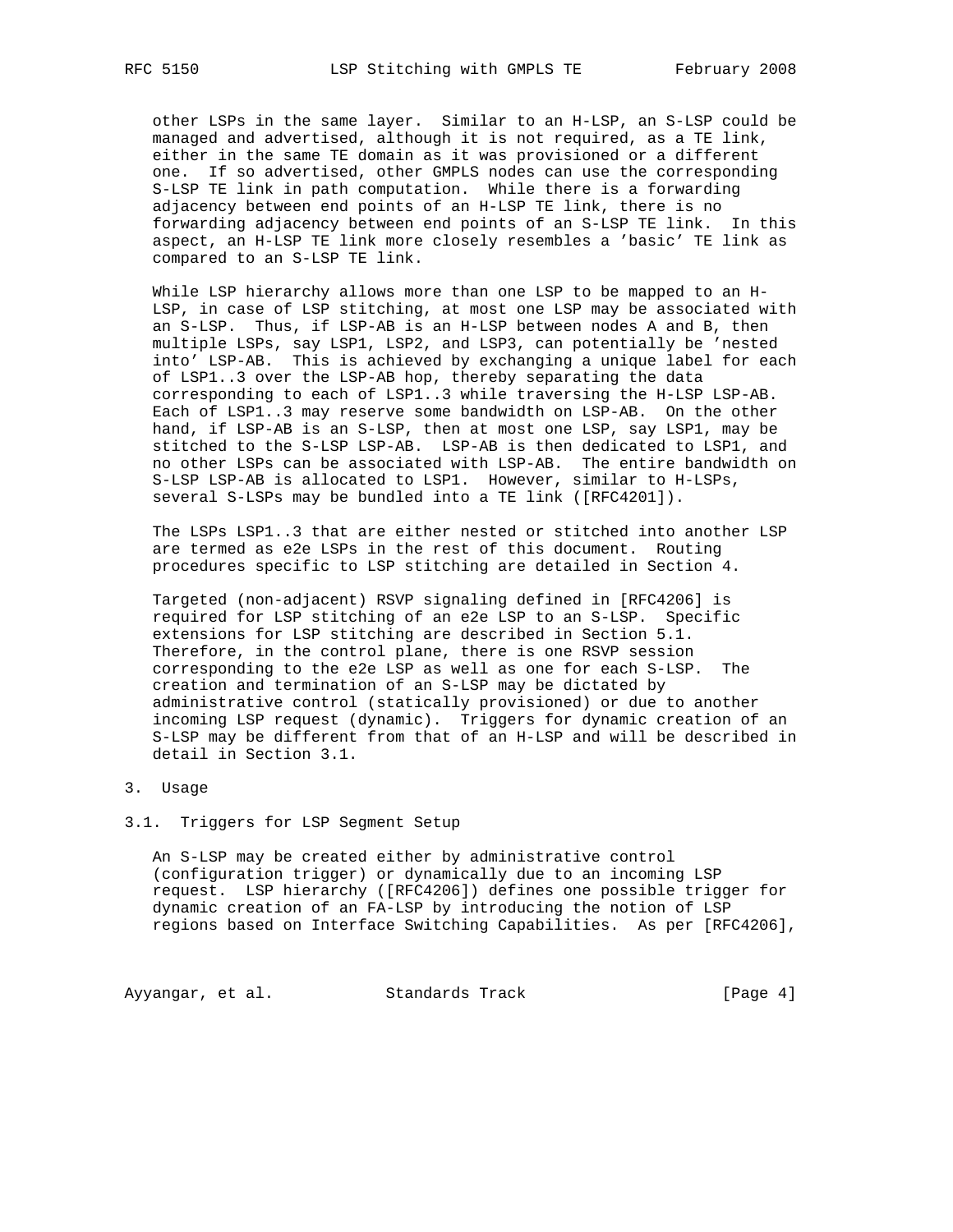dynamic FA-LSP creation may be triggered on a node when an incoming LSP request crosses region boundaries. However, this trigger MUST NOT be used for creation of an S-LSP for LSP stitching as described in this document. In case of LSP stitching, the switching capabilities of the previous hop and the next hop TE links MUST be the same. Therefore, local policies configured on the node SHOULD be used for dynamic creation of LSP segments.

 Other possible triggers for dynamic creation of both H-LSPs and S- LSPs include cases where an e2e LSP may cross domain boundaries or satisfy locally configured policies on the node as described in [RFC5151].

# 3.2. Applications

 LSP stitching procedures described in this document are applicable to GMPLS nodes that need to associate an e2e LSP with another S-LSP of the same switching type and LSP hierarchy procedures do not apply. For example, if an e2e lambda LSP traverses an LSP segment TE link that is also lambda-switch capable, then LSP hierarchy is not possible; in this case, LSP switching may be an option.

 LSP stitching procedures can be used for inter-domain TE LSP signaling to stitch an inter-domain e2e LSP to a local intra-domain TE S-LSP ([RFC4726] and [RFC5151]).

 LSP stitching may also be useful in networks to bypass legacy nodes that may not have certain new capabilities in the control plane and/or data plane. For example, one suggested usage in the case of point-to-multipoint (P2MP) RSVP LSPs ([RFC4875]) is the use of LSP stitching to stitch a P2MP RSVP LSP to an LSP segment between P2MP capable Label Switching Routers (LSRs) in the network. The LSP segment would traverse legacy LSRs that may be incapable of acting as P2MP branch points, thereby shielding them from the P2MP control and data path. Note, however, that such configuration may limit the attractiveness of RSVP P2MP and should carefully be examined before deployment.

# 4. Routing Aspects

 An S-LSP is created between two GMPLS nodes, and it may traverse zero or more intermediate GMPLS nodes. There is no forwarding adjacency between the end points of an S-LSP TE link. So although in the TE topology, the end points of an S-LSP TE link are adjacent, in the data plane, these nodes do not have an adjacency. Hence, any data plane resource identifier between these nodes is also meaningless.

Ayyangar, et al. Standards Track [Page 5]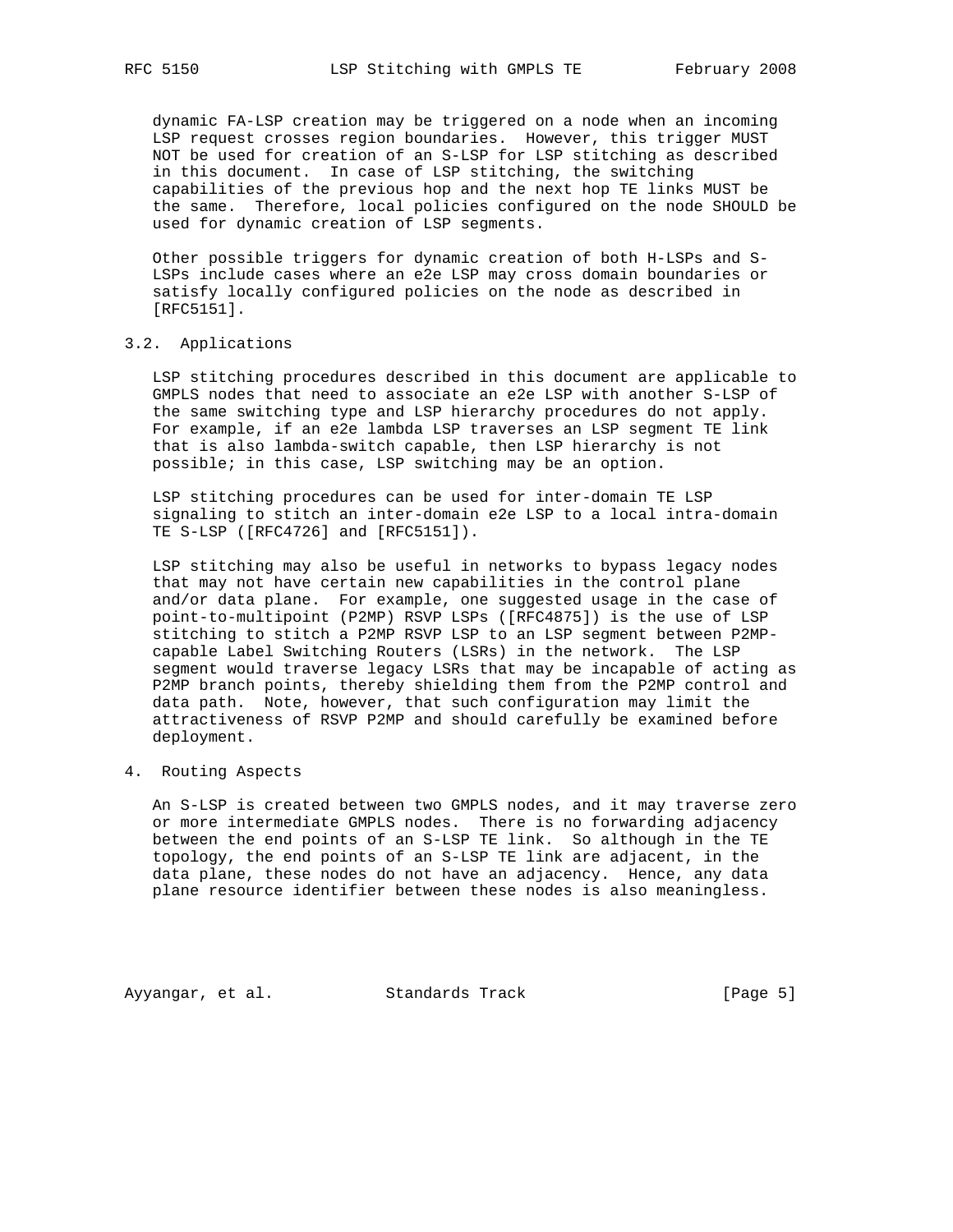The traffic that arrives at the head end of the S-LSP is switched into the S-LSP contiguously with a label swap, and no label is associated directly between the end nodes of the S-LSP itself.

 An S-LSP MAY be treated and managed as a TE link. This TE link MAY be numbered or unnumbered. For an unnumbered S-LSP TE link, the schemes for assignment and handling of the local and remote link identifiers as specified in [RFC3477] SHOULD be used. When appropriate, the TE information associated with an S-LSP TE link MAY be flooded via ISIS-TE [RFC4205] or OSPF-TE [RFC4203]. Mechanisms similar to that for regular (basic) TE links SHOULD be used to flood S-LSP TE links. Advertising or flooding the S-LSP TE link is not a requirement for LSP stitching. If advertised, this TE information will exist in the TE database (TED) and can then be used for path computation by other GMPLS nodes in the TE domain in which it is advertised. When so advertising S-LSPs, one should keep in mind that these add to the size and complexity of the link-state database.

 If an S-LSP is advertised as a TE link in the same TE domain in which it was provisioned, there is no need for a routing adjacency between end points of this S-LSP TE link. If an S-LSP TE link is advertised in a different TE domain, the end points of that TE link SHOULD have a routing adjacency between them.

 The TE parameters defined for an FA in [RFC4206] SHOULD be used for an S-LSP TE link as well. The switching capability of an S-LSP TE link MUST be equal to the switching type of the underlying S-LSP; i.e., an S-LSP TE link provides a data link to other LSPs in the same layer, so no hierarchy is possible.

 An S-LSP MUST NOT admit more than one e2e LSP into it. If an S-LSP is allocated to an e2e LSP, the unreserved bandwidth SHOULD be set to zero to prevent further e2e LSPs from being admitted into the S-LSP.

 Multiple S-LSPs between the same pair of nodes MAY be bundled using the concept of Link Bundling ([RFC4201]) into a single TE link. In this case, each component S-LSP may be allocated to at most one e2e LSP. When any component S-LSP is allocated for an e2e LSP, the component's unreserved bandwidth SHOULD be set to zero and the Minimum and Maximum LSP bandwidth of the TE link SHOULD be recalculated. This will prevent more than one LSP from being computed and admitted over an S-LSP.

5. Signaling Aspects

 The end nodes of an S-LSP may or may not have a routing adjacency. However, they SHOULD have a signaling adjacency (RSVP neighbor relationship) and will exchange RSVP messages with each other. It

Ayyangar, et al. Standards Track [Page 6]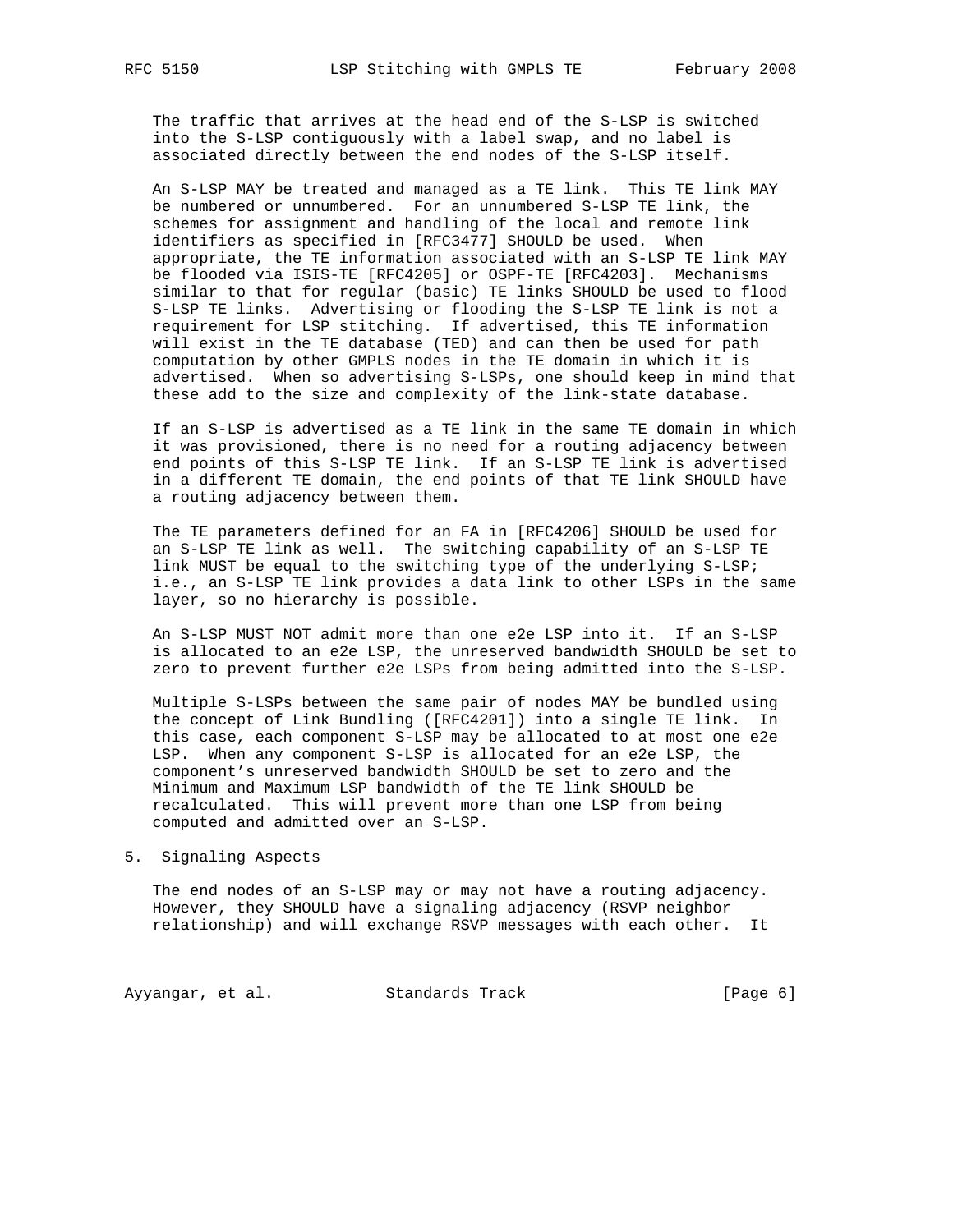may, in fact, be desirable to exchange RSVP Hellos directly between the LSP segment end points to allow support for state recovery during Graceful Restart procedures as described in [RFC3473].

 In order to signal an e2e LSP over an LSP segment, signaling procedures described in Section 8.1.1 of [RFC4206] MUST be used. Additional signaling extensions for stitching are described in the next section.

5.1. RSVP-TE Signaling Extensions

 The signaling extensions described here MUST be used for stitching an e2e packet or non-packet GMPLS LSP ([RFC3473]) to an S-LSP.

 Stitching an e2e LSP to an LSP segment involves the following two step process:

- 1. Creating and preparing the S-LSP for stitching by signaling the desire to stitch between end points of the S-LSP; and
- 2. Stitching the e2e LSP to the S-LSP.
- 5.1.1. Creating and Preparing an LSP Segment for Stitching

 If a GMPLS node desires to create an S-LSP, i.e., one to be used for stitching, then it MUST indicate this in the Path message for the S- LSP. This signaling explicitly informs the S-LSP egress node that the ingress node is planning to perform stitching over the S-LSP. Since an S-LSP is not conceptually different from any other LSP, explicitly signaling 'LSP stitching desired' helps clarify the data plane actions to be carried out when the S-LSP is used by some other e2e LSP. Also, in the case of packet LSPs, this is what allows the egress of the S-LSP to carry out label allocation as explained below. Also, so that the head-end node can ensure that correct stitching actions will be carried out at the egress node, the egress node MUST signal this information back to the head-end node in the Resv, as explained below.

 In order to request LSP stitching on the S-LSP, we define a new bit in the Attributes Flags TLV of the LSP\_ATTRIBUTES object defined in [RFC4420]:

 LSP stitching desired bit - This bit SHOULD be set in the Attributes Flags TLV of the LSP\_ATTRIBUTES object in the Path message for the S-LSP by the head end of the S-LSP that desires LSP stitching. This bit MUST NOT be modified by any other nodes in the network. Nodes other than the egress of the S-LSP SHOULD ignore this bit. The bit number for this flag is defined in Section 7.1.

Ayyangar, et al. Standards Track (Page 7)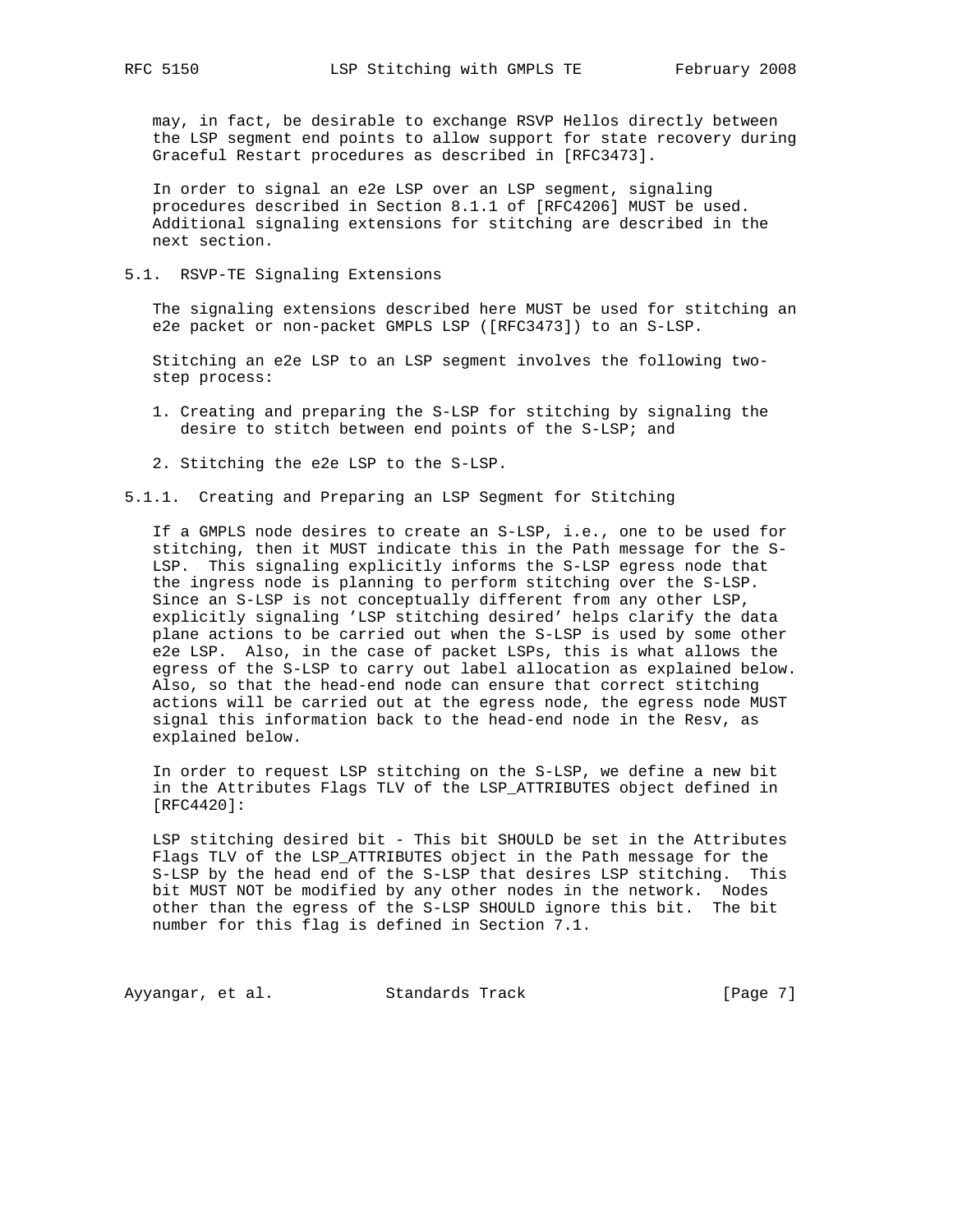An LSP segment can be used for stitching only if the egress node of the S-LSP is also ready to participate in stitching. In order to indicate this to the head-end node of the S-LSP, the following new bit is defined in the Flags field of the Record Route object (RRO) Attributes subobject: "LSP segment stitching ready". The bit number for this flag is defined in Section 7.1.

 If an egress node of the S-LSP receiving the Path message supports the LSP\_ATTRIBUTES object and the Attributes Flags TLV, and also recognizes the "LSP stitching desired" bit, but cannot support the requested stitching behavior, then it MUST send back a PathErr message with an error code of "Routing Problem" and an error value of "Stitching unsupported" to the head-end node of the S-LSP. The new error value is defined in Section 7.2.

 If an egress node receiving a Path message with the "LSP stitching desired" bit set in the Flags field of received LSP\_ATTRIBUTES object recognizes the object, the TLV TLV, and the bit and also supports the desired stitching behavior, then it MUST allocate a non-NULL label for that S-LSP in the corresponding Resv message. Also, so that the head-end node can ensure that the correct label (forwarding) actions will be carried out by the egress node and that the S-LSP can be used for stitching, the egress node MUST set the "LSP segment stitching ready" bit defined in the Flags field of the RRO Attribute subobject.

 Finally, if the egress node for the S-LSP supports the LSP\_ATTRIBUTES object but does not recognize the Attributes Flags TLV, or supports the TLV as well but does not recognize this particular bit, then it SHOULD simply ignore the above request.

 An ingress node requesting LSP stitching MUST examine the RRO Attributes subobject Flags corresponding to the egress node for the S-LSP, to make sure that stitching actions are carried out at the egress node. It MUST NOT use the S-LSP for stitching if the "LSP segment stitching ready" bit is cleared.

5.1.1.1. Steps to Support Penultimate Hop Popping

 Note that this section is only applicable to packet LSPs that use Penultimate Hop Popping (PHP) at the last hop, where the egress node distributes the Implicit NULL Label ([RFC3032]) in the Resv Label. These steps MUST NOT be used for a non-packet LSP and for packet LSPs where PHP is not desired.

 When the egress node of a packet S-LSP receives a Path message for an e2e LSP that uses the S-LSP, the egress of the S-LSP SHOULD first check to see if it is also the egress of the e2e LSP. If the egress node is the egress for both the S-LSP and the e2e TE LSP, and this is

Ayyangar, et al. Standards Track [Page 8]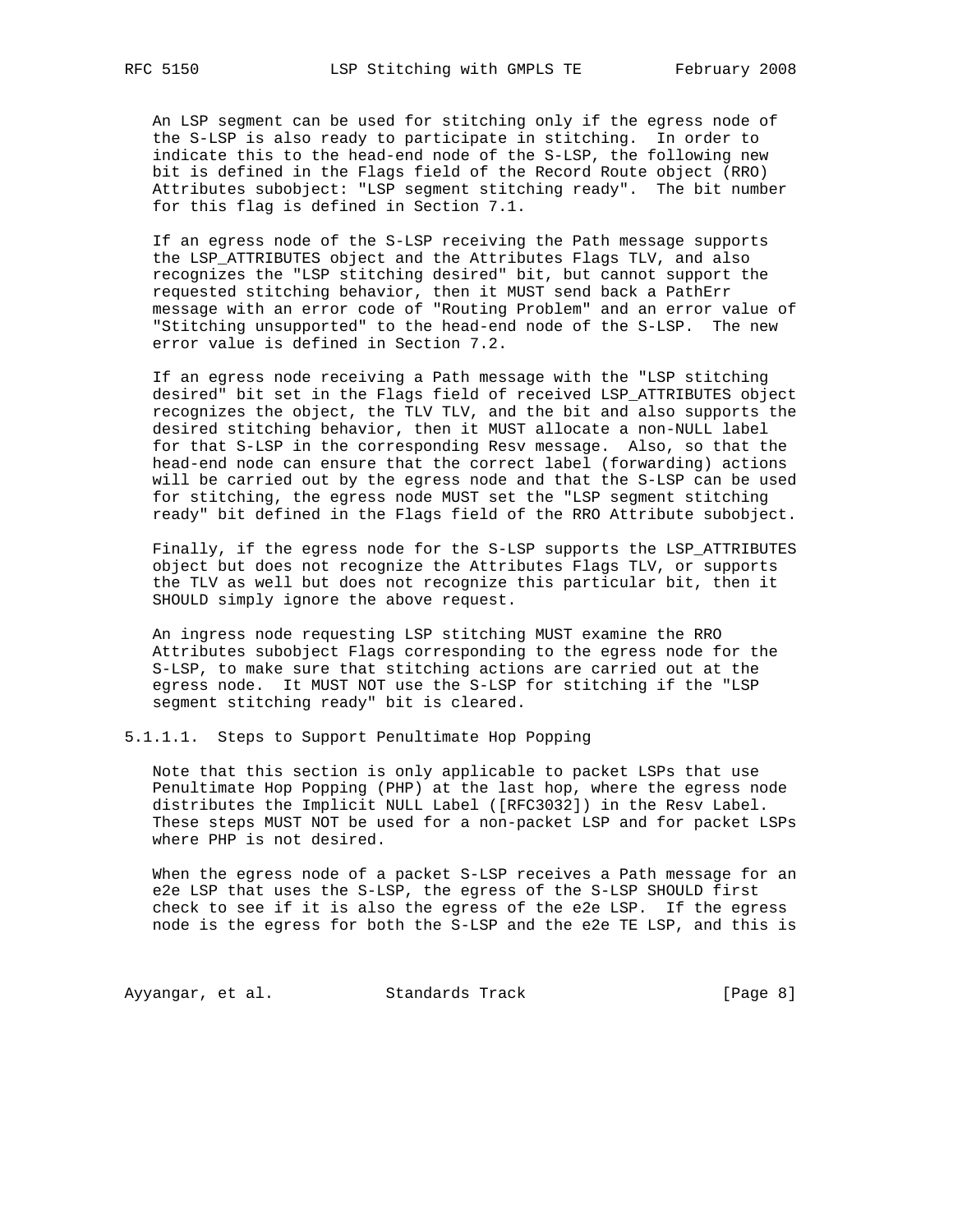a packet LSP that requires PHP, then the node MUST send back a Resv trigger message for the S-LSP with a new label corresponding to the Implicit or Explicit NULL Label. Note that this operation does not cause any traffic disruption because the S-LSP is not carrying any traffic at this time, since the e2e LSP has not yet been established.

 If the e2e LSP and the S-LSP are bidirectional, the ingress of the e2e LSP SHOULD first check whether it is also the ingress of the S- LSP. If so, it SHOULD re-issue the Path message for the S-LSP with an Implicit or Explicit NULL Upstream Label, and only then proceed with the signaling of the e2e LSP.

# 5.1.2. Stitching the e2e LSP to the LSP Segment

 When a GMPLS node receives an e2e LSP request, depending on the applicable trigger, it may either dynamically create an S-LSP based on procedures described above or map an e2e LSP to an existing S-LSP. The switching type in the Generalized Label Request of the e2e LSP MUST be equal to the switching type of the S-LSP. Other constraints like the explicit path encoded in the Explicit Route object (ERO), bandwidth, and local TE policies MUST also be used for S-LSP selection or signaling. In either case, once an S-LSP has been selected for an e2e LSP, the following procedures MUST be followed in order to stitch an e2e LSP to an S-LSP.

 The GMPLS node receiving the e2e LSP setup Path message MUST use the signaling procedures described in [RFC4206] to send the Path message to the end point of the S-LSP. In this Path message, the node MUST identify the S-LSP in the RSVP\_HOP. An egress node receiving this RSVP\_HOP should also be able to identify the S-LSP TE link based on the information signaled in the RSVP\_HOP. If the S-LSP TE link is numbered, then the addressing scheme as proposed in [RFC4206] SHOULD be used to number the S-LSP TE link. If the S-LSP TE link is unnumbered, then any of the schemes proposed in [RFC3477] SHOULD be used to exchange S-LSP TE link identifiers between the S-LSP end points. If the TE link is bundled, the RSVP\_HOP SHOULD identify the component link as defined in [RFC4201].

 In case of a bidirectional e2e TE LSP, an Upstream Label MUST be signaled in the Path message for the e2e LSP over the S-LSP hop. However, since there is no forwarding adjacency between the S-LSP end points, any label exchanged between them has no significance. So the node MAY chose any label value for the Upstream Label. The label value chosen and signaled by the node in the Upstream Label is out of the scope of this document and is specific to the implementation on that node. The egress node receiving this Path message MUST ignore the Upstream Label in the Path message over the S-LSP hop.

Ayyangar, et al. Standards Track (Page 9)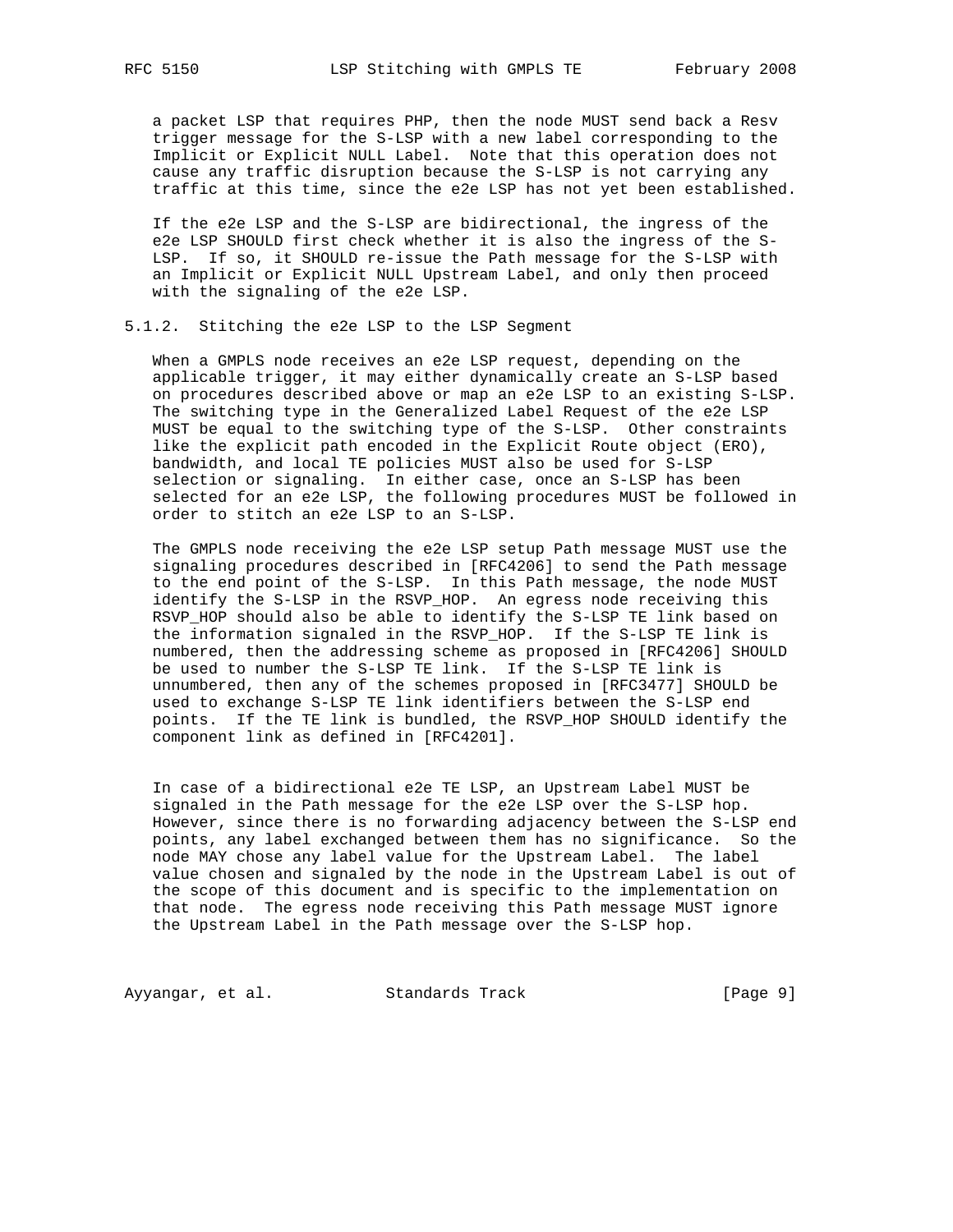The egress node receiving this Path message MUST signal a Label in the Resv message for the e2e TE LSP over the S-LSP hop. Again, since there is no forwarding adjacency between the egress and ingress S-LSP nodes, any label exchanged between them is meaningless. So the egress node MAY choose any label value for the Label. The label value chosen and signaled by the egress node is out of the scope of this document and is specific to the implementation on the egress node. The egress S-LSP node SHOULD also carry out data plane operations so that traffic coming in on the S-LSP is switched over to the e2e LSP downstream, if the egress of the e2e LSP is some other node downstream. If the e2e LSP is bidirectional, this means setting up label switching in both directions. The Resv message from the egress S-LSP node is IP routed back to the previous hop (ingress of the S-LSP). The ingress node stitching an e2e TE LSP to an S-LSP MUST ignore the Label object received in the Resv for the e2e TE LSP over the S-LSP hop. The S-LSP ingress node SHOULD also carry out data plane operations so that traffic coming in on the e2e LSP is switched into the S-LSP. It should also carry out actions to handle traffic in the opposite direction if the e2e LSP is bidirectional.

 Note that the label exchange procedure for LSP stitching on the S-LSP hop is similar to that for LSP hierarchy over the H-LSP hop. The difference is the lack of the significance of this label between the S-LSP end points in case of stitching. Therefore, in case of stitching, the recipients of the Label/Upstream Label MUST NOT process these labels. Also, at most one e2e LSP is associated with one S-LSP. If a node at the head end of an S-LSP receives a Path message for an e2e LSP that identifies the S-LSP in the ERO and the S-LSP bandwidth has already been allocated to some other LSP, then regular rules of RSVP-TE pre-emption apply to resolve contention for S-LSP bandwidth. If the LSP request over the S-LSP cannot be satisfied, then the node SHOULD send back a PathErr with the error codes as described in [RFC3209].

#### 5.1.3. RRO Processing for e2e LSPs

 RRO procedures for the S-LSP specific to LSP stitching are already described in Section 5.1.1. In this section, we will look at the RRO processing for the e2e LSP over the S-LSP hop.

 An e2e LSP traversing an S-LSP SHOULD record in the RRO for that hop, an identifier corresponding to the S-LSP TE link. This is applicable to both Path and Resv messages over the S-LSP hop. If the S-LSP is numbered, then the IPv4 or IPv6 address subobject ([RFC3209]) SHOULD be used to record the S-LSP TE link address. If the S-LSP is unnumbered, then the Unnumbered Interface ID subobject as described in [RFC3477] SHOULD be used to record the node's Router ID and Interface ID of the S-LSP TE link. In either case, the RRO subobject

Ayyangar, et al. Standards Track [Page 10]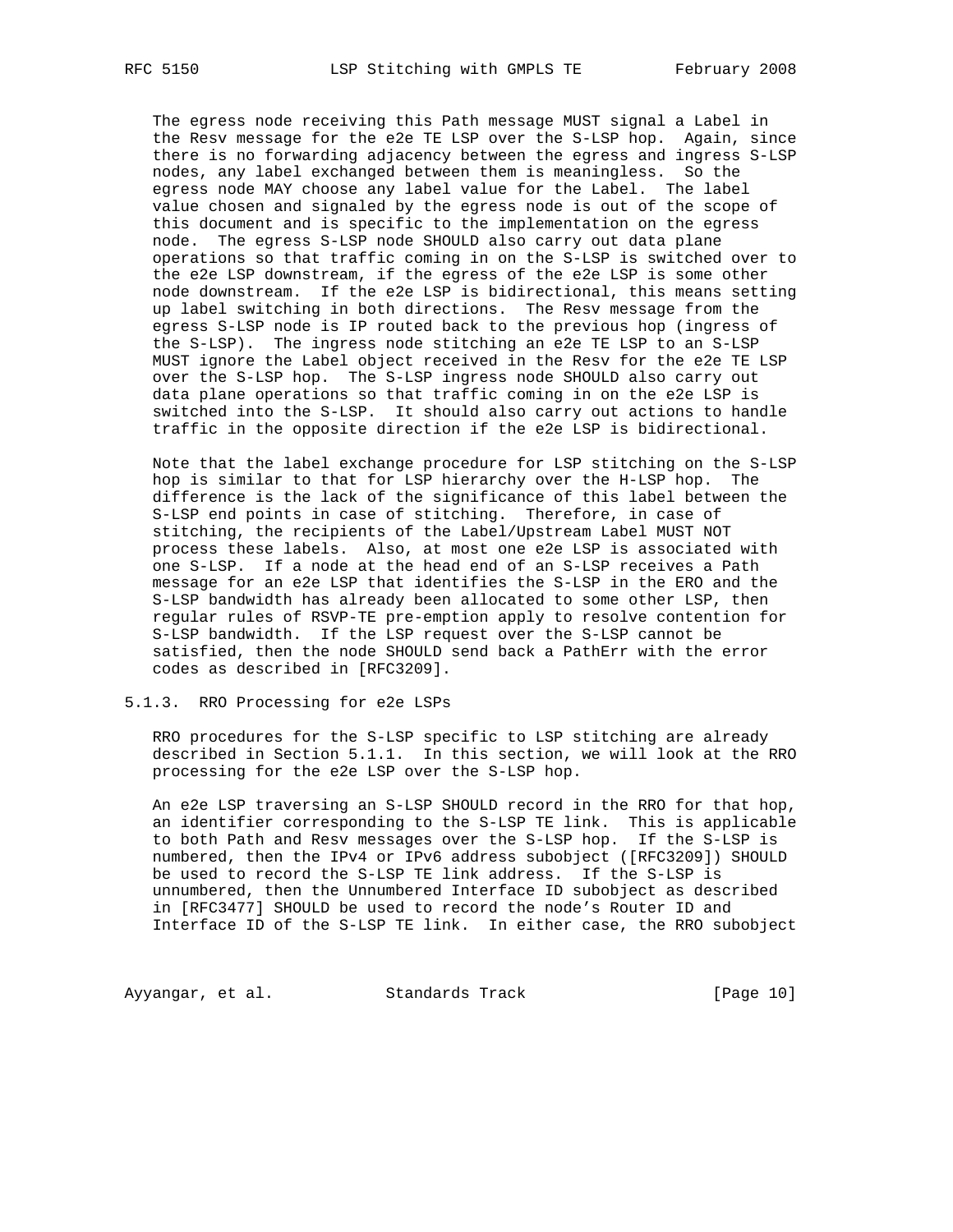SHOULD identify the S-LSP TE link end point. Intermediate links or nodes traversed by the S-LSP itself SHOULD NOT be recorded in the RRO for the e2e LSP over the S-LSP hop.

### 5.1.4. Teardown of LSP Segments

 S-LSP teardown follows the standard procedures defined in [RFC3209] and [RFC3473]. This includes procedures without and with setting the administrative status. Teardown of S-LSP may be initiated by the ingress, egress, or any other node along the S-LSP path. Deletion/teardown of the S-LSP SHOULD be treated as a failure event for the e2e LSP associated with it, and corresponding teardown or recovery procedures SHOULD be triggered for the e2e LSP. In case of S-LSP teardown for maintenance purpose, the S-LSP ingress node MAY treat this to be equivalent to administratively shutting down a TE link along the e2e LSP path and take corresponding actions to notify the ingress of this event. The actual signaling procedures to handle this event is out of the scope of this document.

5.1.5. Teardown of e2e LSPs

 e2e LSP teardown also follows standard procedures defined in [RFC3209] and [RFC3473] either without or with the administrative status. Note, however, that teardown procedures of e2e LSP and of S-LSP are independent of each other. So it is possible that while one LSP follows graceful teardown with administrative status, the other LSP is torn down without administrative status (using PathTear/ResvTear/PathErr with state removal).

 When an e2e LSP teardown is initiated from the head end, and a PathTear arrives at the GMPLS stitching node, the PathTear message like the Path message MUST be IP routed to the LSP segment egress node with the destination IP address of the Path message set to the address of the S-LSP end node. Router Alert MUST be off and RSVP Time to Live (TTL) check MUST be disabled on the receiving node. PathTear will result in deletion of RSVP states corresponding to the e2e LSP and freeing of label allocations and bandwidth reservations on the S-LSP. The unreserved bandwidth on the S-LSP TE link SHOULD be readjusted.

 Similarly, a teardown of the e2e LSP may be initiated from the tail end either using a ResvTear or a PathErr with state removal. The egress of the S-LSP MUST propagate the ResvTear/PathErr upstream, and MUST use IP addressing to target the ingress of the LSP segment.

 Graceful LSP teardown using ADMIN\_STATUS as described in [RFC3473] is also applicable to stitched LSPs.

Ayyangar, et al. Standards Track [Page 11]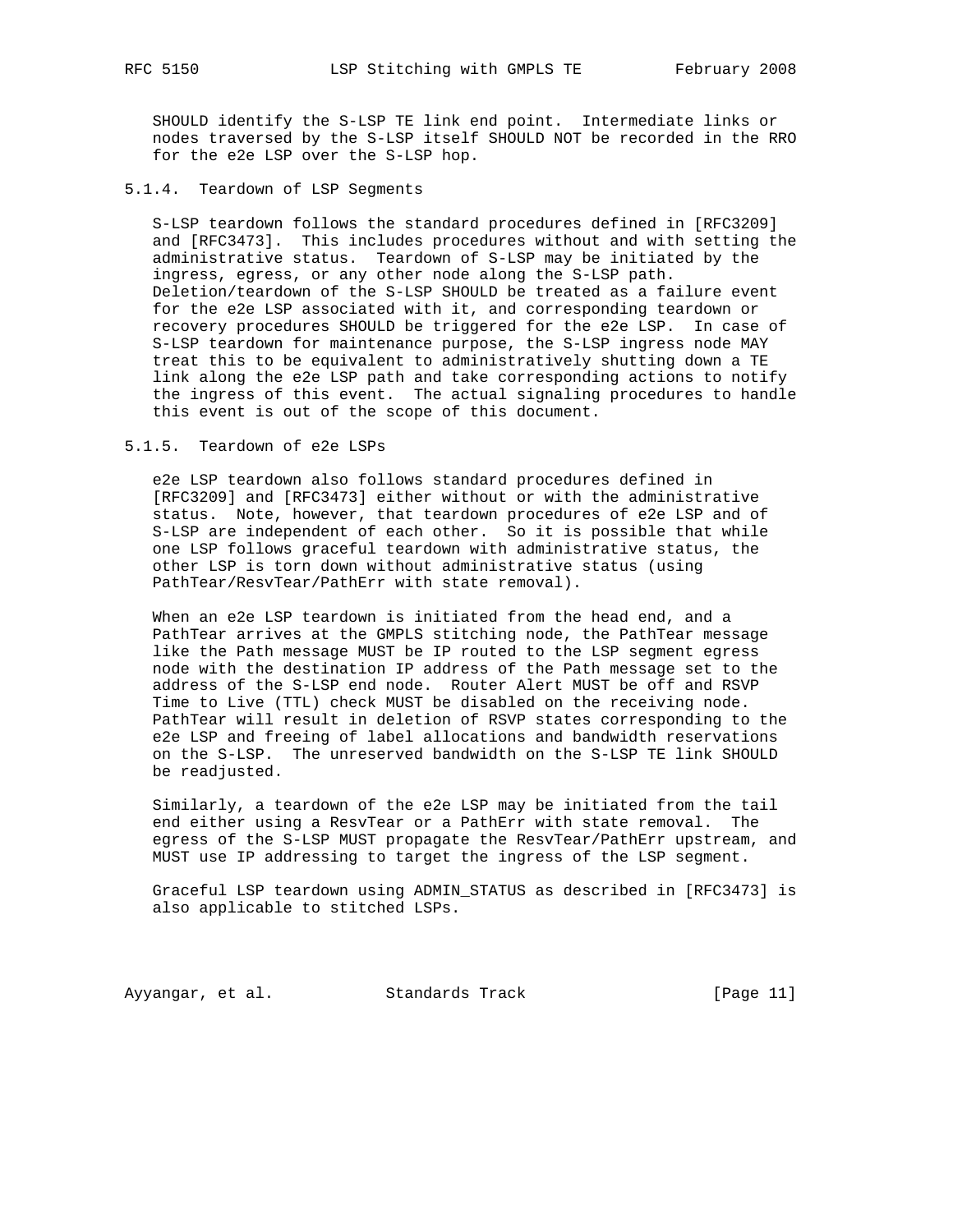If the S-LSP was statically provisioned, tearing down of an e2e LSP MAY not result in tearing down of the S-LSP. If, however, the S-LSP was dynamically set up due to the e2e LSP setup request, then, depending on local policy, the S-LSP MAY be torn down if no e2e LSP is utilizing the S-LSP. Although the S-LSP may be torn down while the e2e LSP is being torn down, it is RECOMMENDED that a delay be introduced in tearing down the S-LSP once the e2e LSP teardown is complete, in order to reduce the simultaneous generation of RSVP errors and teardown messages due to multiple events. The delay interval may be set based on local implementation. The RECOMMENDED interval is 30 seconds.

# 5.2. Summary of LSP Stitching Procedures

### 5.2.1. Example Topology

 The following topology will be used for the purpose of examples quoted in the following sections.

 e2e LSP +++++++++++++++++++++++++++++++++++> (LSP1-2) LSP segment (S-LSP) ====================> (LSP-AB)<br>C --- E --- G  $C \ \ --- \ E \ \ --- \ G$  $\sqrt{|\n\chi|}$  /  $\sqrt{|\n\chi|}$  $\frac{1}{2}$  / | \ | / | \ R1 ---- A \ | \ | / | / B --- R2  $\| \setminus \|$   $\| \setminus \|$ /  $\|$ /  $D$  ---  $F$  ---  $H$  PATH ====================> (LSP stitching desired) RESV <==================== (LSP segment stitching ready) PATH (Upstream Label) +++++++++++++++++++++ +++++++ ++++++> <++++++ +++++++ +++++++++++++++++++++ RESV (Label)

5.2.2. LSP Segment Setup

 Let us consider an S-LSP LSP-AB being set up between two nodes A and B that are more than one hop away. Node A sends a Path message for the LSP-AB with "LSP stitching desired" set in the Flags field of the

Ayyangar, et al. Standards Track [Page 12]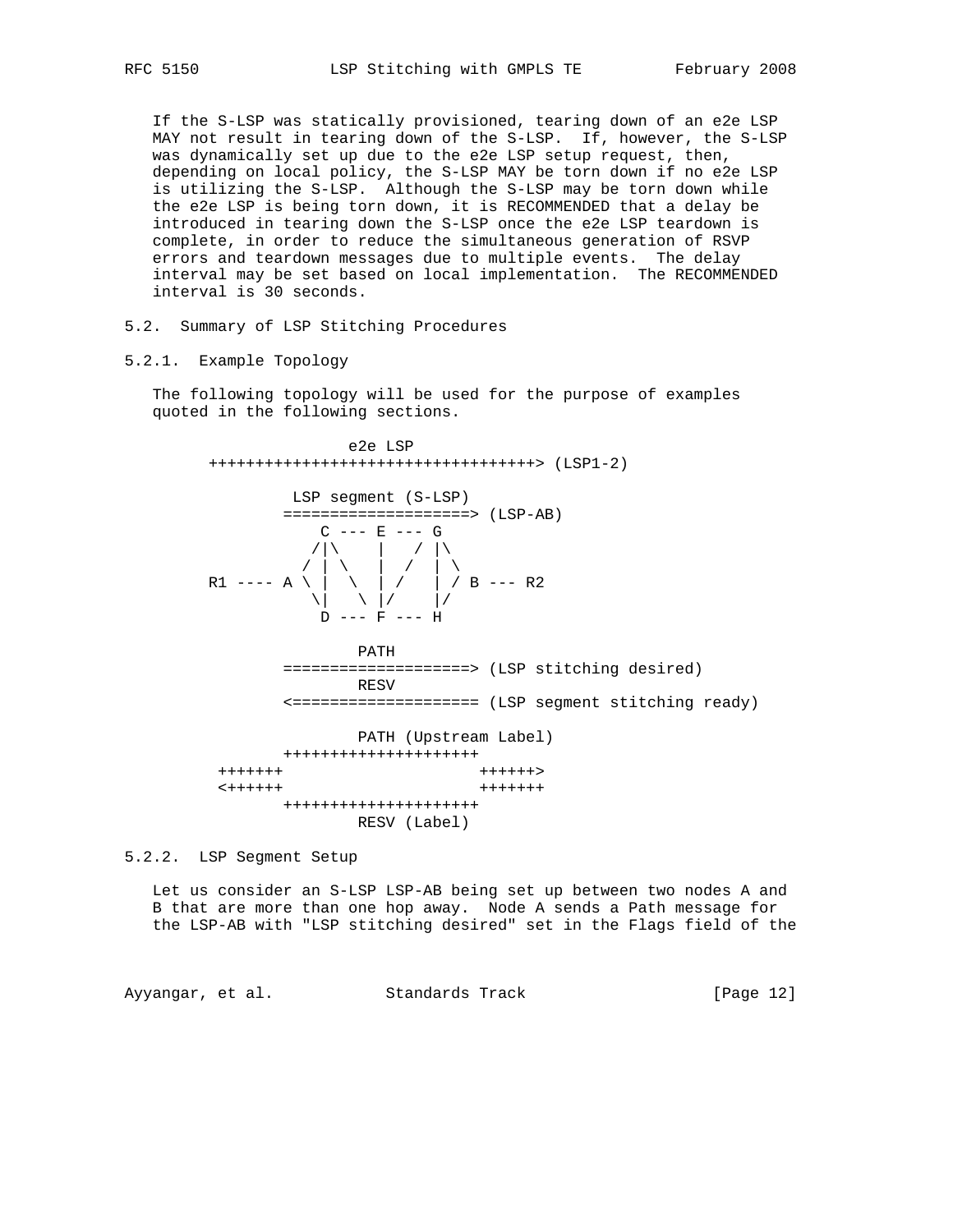LSP\_ATTRIBUTES object. If the egress node B is ready to carry out stitching procedures, then B will respond with "LSP segment stitching ready" set in the Flags field of the RRO Attributes subobject, in the RRO sent in the Resv for the S-LSP. Once A receives the Resv for LSP-AB and sees this bit set in the RRO, it can then use LSP-AB for stitching. Node A cannot use LSP-AB for stitching if the bit is cleared in the RRO.

## 5.2.3. Setup of an e2e LSP

 Let us consider an e2e LSP LSP1-2 starting one hop before A on R1 and ending on node R2, as shown above. If the S-LSP has been advertised as a TE link in the TE domain, and R1 and A are in the same domain, then R1 may compute a path for LSP1-2 over the S-LSP LSP-AB and identify the LSP-AB hop in the ERO. If not, R1 may compute hops between A and B and A may use these ERO hops for S-LSP selection or signaling a new S-LSP. If R1 and A are in different domains, then LSP1-2 is an inter-domain LSP. In this case, S-LSP LSP-AB, similar to any other basic TE link in the domain, will not be advertised outside the domain. R1 would use either per-domain path computation ([RFC5152]) or PCE-based computation ([RFC4655]) for LSP1-2.

#### 5.2.4. Stitching of an e2e LSP into an LSP Segment

 When the Path message for the e2e LSP LSP1-2 arrives at node A, A matches the switching type of LSP1-2 with the S-LSP LSP-AB. If the switching types are not equal, then LSP-AB cannot be used to stitch LSP1-2. Once the S-LSP LSP-AB to which LSP1-2 will be stitched has been determined, the Path message for LSP1-2 is sent (via IP routing, if needed) to node B with the IF\_ID RSVP\_HOP identifying the S-LSP LSP-AB. When B receives this Path message for LSP1-2, if B is also the egress for LSP1-2, and if this is a packet LSP requiring PHP, then B will send a Resv refresh for LSP-AB with the NULL Label. In this case, since B is not the egress, the Path message for LSP1-2 is propagated to R2. The Resv for LSP1-2 from B is sent back to A with a Label value chosen by B. B also sets up its data plane to swap the Label sent to either G or H on the S-LSP with the Label received from R2. Node A ignores the Label on receipt of the Resv message and then propagates the Resv to R1. A also sets up its data plane to swap the Label sent to R1 with the Label received on the S-LSP from C or D. This stitches the e2e LSP LSP1-2 to an S-LSP LSP-AB between nodes A and B. In the data plane, this yields a series of label swaps from R1 to R2 along e2e LSP LSP1-2.

Ayyangar, et al. Standards Track [Page 13]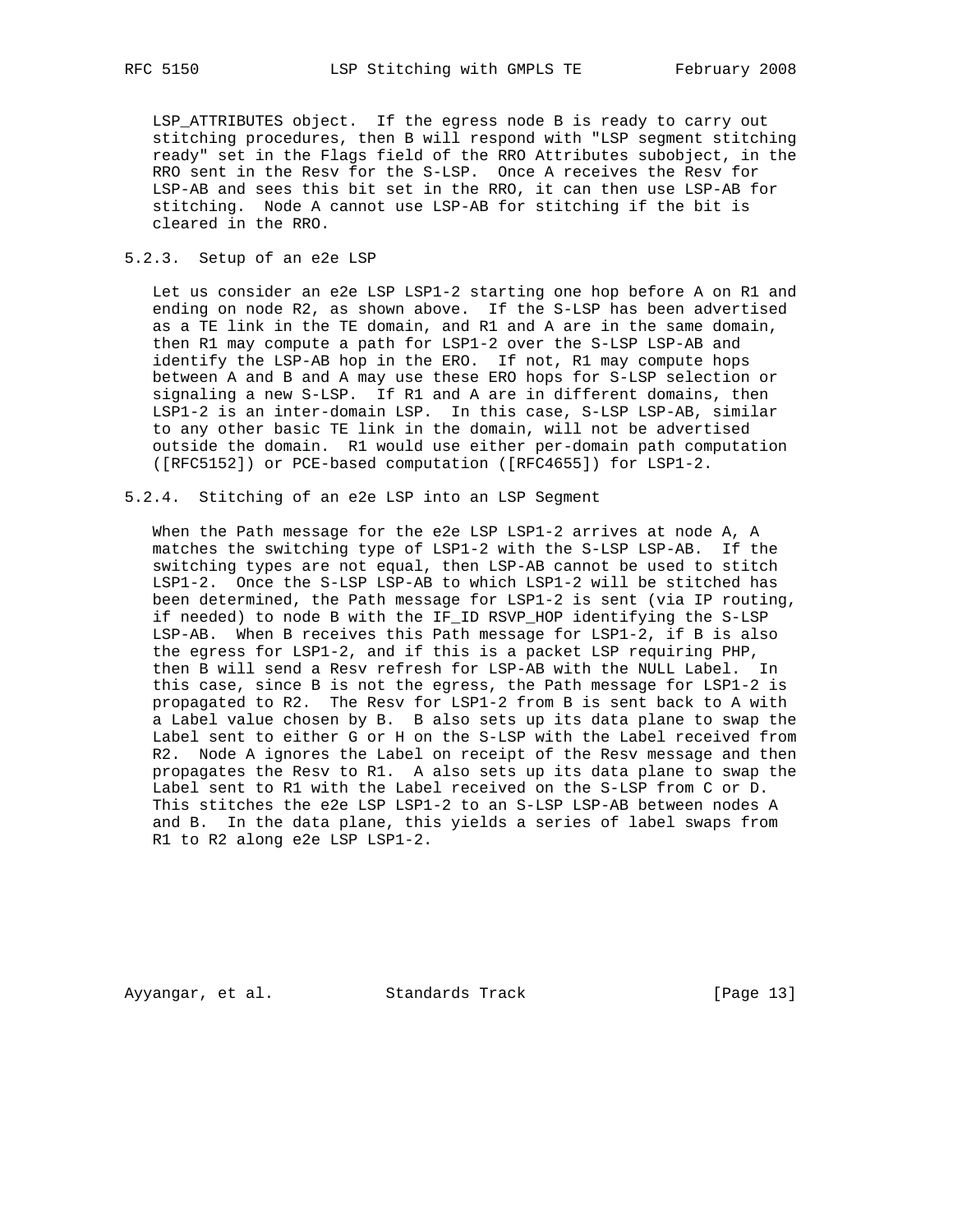#### 6. Security Considerations

 From a security point of view, the changes introduced in this document model the changes introduced by [RFC4206]. That is, the control interface over which RSVP messages are sent or received need not be the same as the data interface that the message identifies for switching traffic. But the capability for this function was introduced in [RFC3473] to support the concept of out-of-fiber control channels, so there is nothing new in this concept for signaling or security.

 The application of this facility means that the "sending interface" or "receiving interface" may change as routing changes. So these interfaces cannot be used to establish security associations between neighbors, and security associations MUST be bound to the communicating neighbors themselves.

 [RFC2747] provides a solution to this issue: in Section 2.1, under "Key Identifier", an IP address is a valid identifier for the sending (and by analogy, receiving) interface. Since RSVP messages for a given LSP are sent to an IP address that identifies the next/previous hop for the LSP, one can replace all occurrences of 'sending [receiving] interface' with 'receiver's [sender's] IP address' (respectively). For example, in Section 4, third paragraph, instead of:

 "Each sender SHOULD have distinct security associations (and keys) per secured sending interface (or LIH). ... At the sender, security association selection is based on the interface through which the message is sent."

it should read:

 "Each sender SHOULD have distinct security associations (and keys) per secured receiver's IP address. ... At the sender, security association selection is based on the IP address to which the message is sent."

 Thus, the mechanisms of [RFC2747] can be used unchanged to establish security associations between control plane neighbors.

 This document allows the IP destination address of Path and PathTear messages to be the IP address of a next hop node (receiver's address) instead of the RSVP session destination address. This means that the use of the IPsec Authentication Header (AH) (ruled out in [RFC2747]

Ayyangar, et al. Standards Track [Page 14]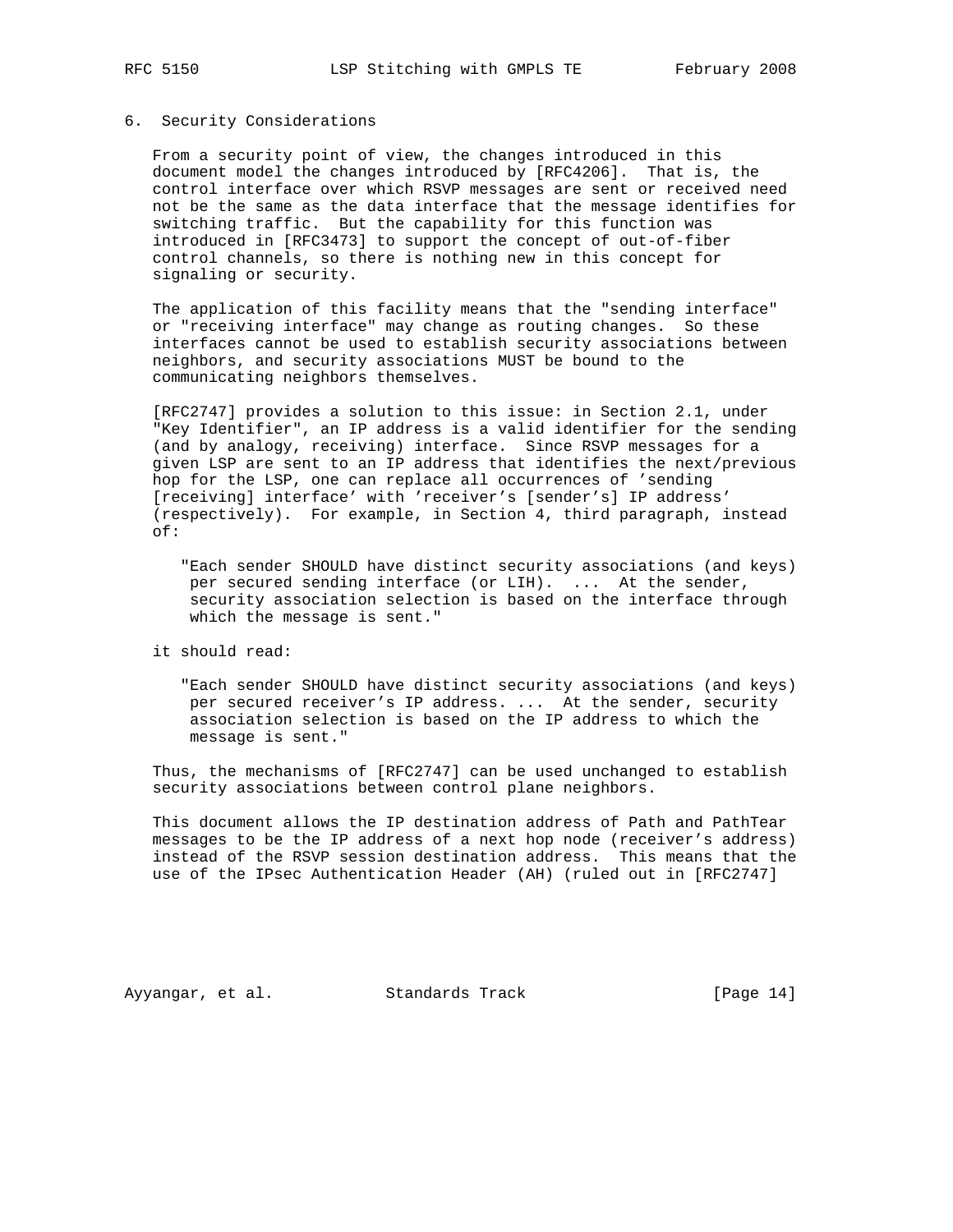because RSVP messages were encapsulated in IP packets addressed to the ultimate destination of the Path or PathTear messages) is now perfectly applicable, and standard IPsec procedures can be used to secure the message exchanges.

An analysis of GMPLS security issues can be found in [MPLS-SEC].

7. IANA Considerations

IANA has made the following codepoint allocations for this document.

7.1. Attribute Flags for LSP\_ATTRIBUTES Object

 The "RSVP TE Parameters" registry includes the "Attributes Flags" sub-registry.

 IANA has allocated the following new bit (5) defined for the Attributes Flags TLV in the LSP\_ATTRIBUTES object.

LSP stitching bit - Bit Number 5

 This bit is only to be used in the Attributes Flags TLV on a Path message.

 The 'LSP stitching desired' bit has a corresponding 'LSP segment stitching ready' bit (Bit Number 5) to be used in the RRO Attributes subobject.

The following text has been includuded in the registry:

|    | Bit   Name                | Attribute   Path |                         |     | RRO   Reference |
|----|---------------------------|------------------|-------------------------|-----|-----------------|
| No |                           |                  | Flags Path   Flags Resv |     |                 |
|    | LSP stitching desired Yes |                  | Νo                      | Yes | [RFC5150]       |

7.2. New Error Codes

 The "Resource ReSerVation Protocol (RSVP) Parameters" registry includes the "Error Codes and Globally-Defined Error Value Sub-Codes" sub-registry.

 IANA has assigned a new error sub-code (30) under the RSVP error-code "Routing Problem" (24).

This error code (30) is to be used only in an RSVP PathErr.

Ayyangar, et al. Standards Track [Page 15]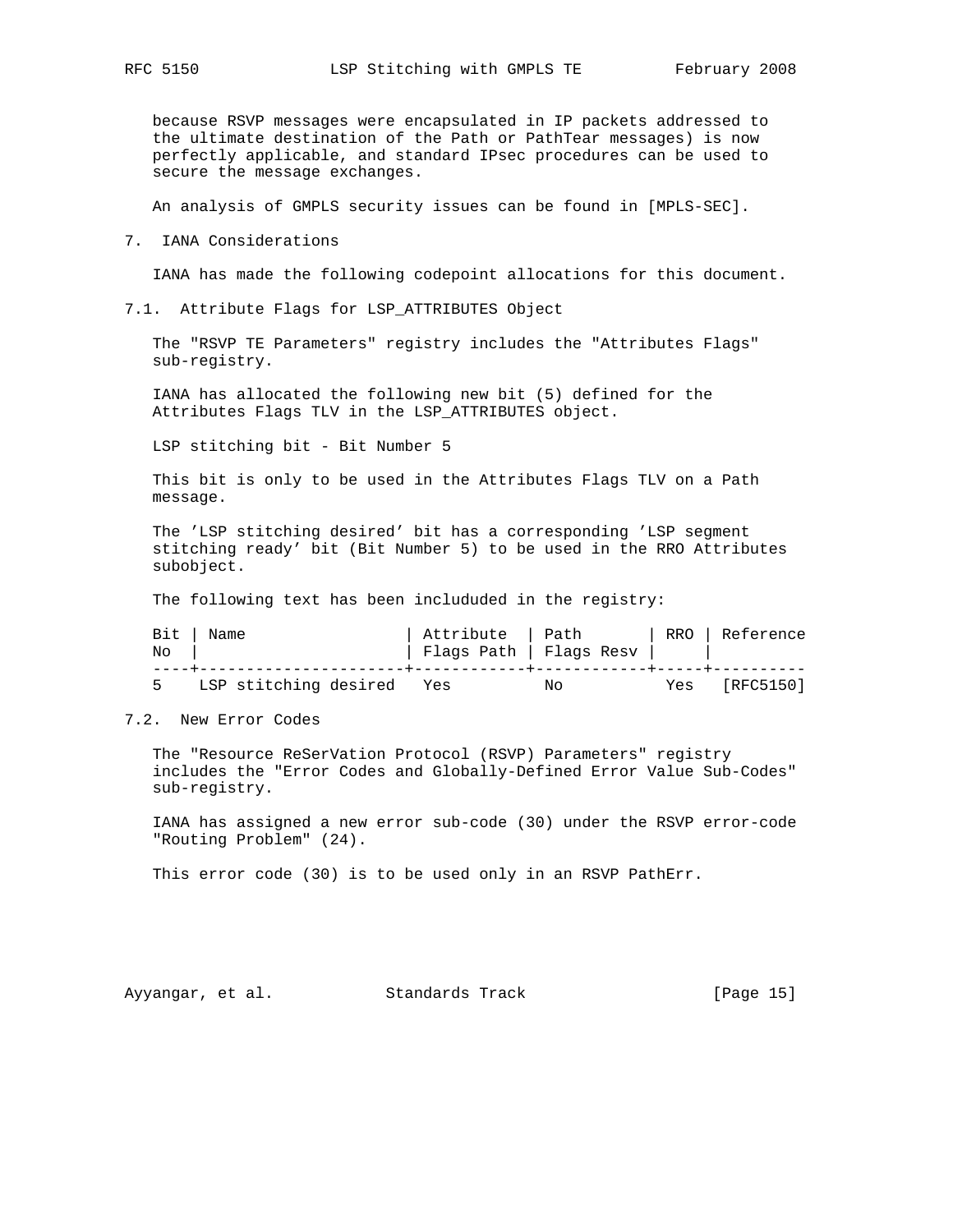The following text has been included in the registry:

24 Routing Problem [RFC3209]

- 30 = Stitching unsupported [RFC5150]
- 8. Acknowledgments

 The authors would like to thank Dimitri Papadimitriou and Igor Bryskin for their thorough review of the document and discussions regarding the same.

- 9. References
- 9.1. Normative References
	- [RFC2119] Bradner, S., "Key words for use in RFCs to Indicate Requirement Levels", BCP 14, RFC 2119, March 1997.
	- [RFC2747] Baker, F., Lindell, B., and M. Talwar, "RSVP Cryptographic Authentication", RFC 2747, January 2000.
	- [RFC3209] Awduche, D., Berger, L., Gan, D., Li, T., Srinivasan, V., and G. Swallow, "RSVP-TE: Extensions to RSVP for LSP Tunnels", RFC 3209, December 2001.
	- [RFC3473] Berger, L., Ed., "Generalized Multi-Protocol Label Switching (GMPLS) Signaling Resource ReserVation Protocol-Traffic Engineering (RSVP-TE) Extensions", RFC 3473, January 2003.
	- [RFC4206] Kompella, K. and Y. Rekhter, "Label Switched Paths (LSP) Hierarchy with Generalized Multi-Protocol Label Switching (GMPLS) Traffic Engineering (TE)", RFC 4206, October 2005.
	- [RFC4420] Farrel, A., Ed., Papadimitriou, D., Vasseur, J.-P., and A. Ayyangar, "Encoding of Attributes for Multiprotocol Label Switching (MPLS) Label Switched Path (LSP) Establishment Using Resource ReserVation Protocol- Traffic Engineering (RSVP-TE)", RFC 4420, February 2006.

Ayyangar, et al. Standards Track [Page 16]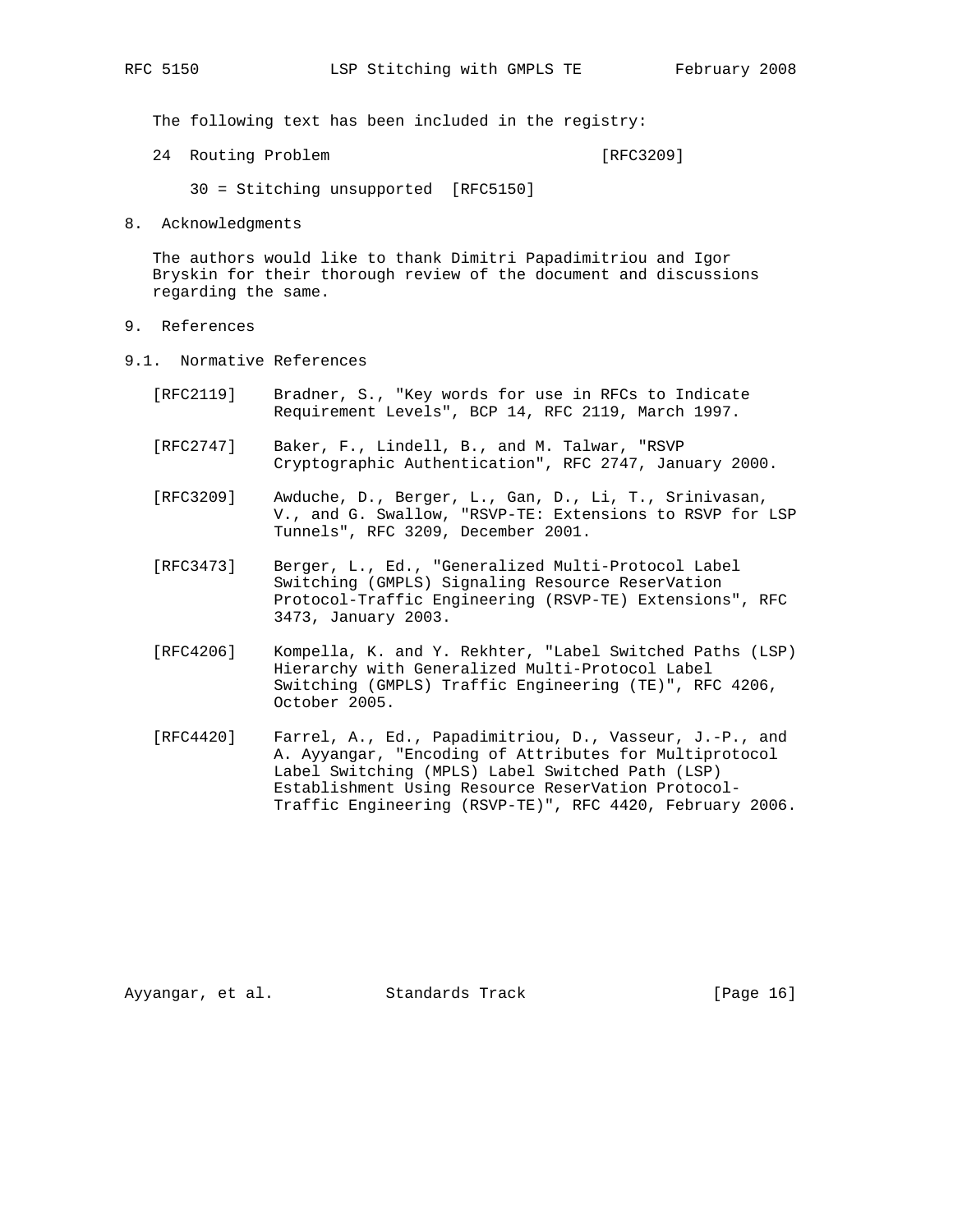# 9.2. Informative References

- [RFC3032] Rosen, E., Tappan, D., Fedorkow, G., Rekhter, Y., Farinacci, D., Li, T., and A. Conta, "MPLS Label Stack Encoding", RFC 3032, January 2001.
- [RFC3477] Kompella, K. and Y. Rekhter, "Signalling Unnumbered Links in Resource ReSerVation Protocol - Traffic Engineering (RSVP-TE)", RFC 3477, January 2003.
- [RFC4201] Kompella, K., Rekhter, Y., and L. Berger, "Link Bundling in MPLS Traffic Engineering (TE)", RFC 4201, October 2005.
- [RFC4203] Kompella, K., Ed., and Y. Rekhter, Ed., "OSPF Extensions in Support of Generalized Multi-Protocol Label Switching (GMPLS)", RFC 4203, October 2005.
- [RFC4205] Kompella, K., Ed., and Y. Rekhter, Ed., "Intermediate System to Intermediate System (IS-IS) Extensions in Support of Generalized Multi-Protocol Label Switching (GMPLS)", RFC 4205, October 2005.
- [RFC4655] Farrel, A., Vasseur, J.-P., and J. Ash, "A Path Computation Element (PCE)-Based Architecture", RFC 4655, August 2006.
- [RFC4726] Farrel, A., Vasseur, J.-P., and A. Ayyangar, "A Framework for Inter-Domain Multiprotocol Label Switching Traffic Engineering", RFC 4726, November 2006.
- [RFC4875] Aggarwal, R., Ed., Papadimitriou, D., Ed., and S. Yasukawa, Ed., "Extensions to Resource Reservation Protocol - Traffic Engineering (RSVP-TE) for Point-to- Multipoint TE Label Switched Paths (LSPs)", RFC 4875, May 2007.
- [RFC5151] Farrel, A., Ed., Ayyangar, A., and JP. Vasseur, "Inter- Domain MPLS and GMPLS Traffic Engineering -- Resource Reservation Protocol-Traffic Engineering (RSVP-TE) Extensions", RFC 5151, February 2008.
- [RFC5152] Vasseur, JP., Ed., Ayyangar, A., Ed., and R. Zhang, "A Per-Domain Path Computation Method for Establishing Inter-Domain Traffic Engineering (TE) Label Switched Paths (LSPs)", RFC 5152, February 2008.

Ayyangar, et al. Standards Track [Page 17]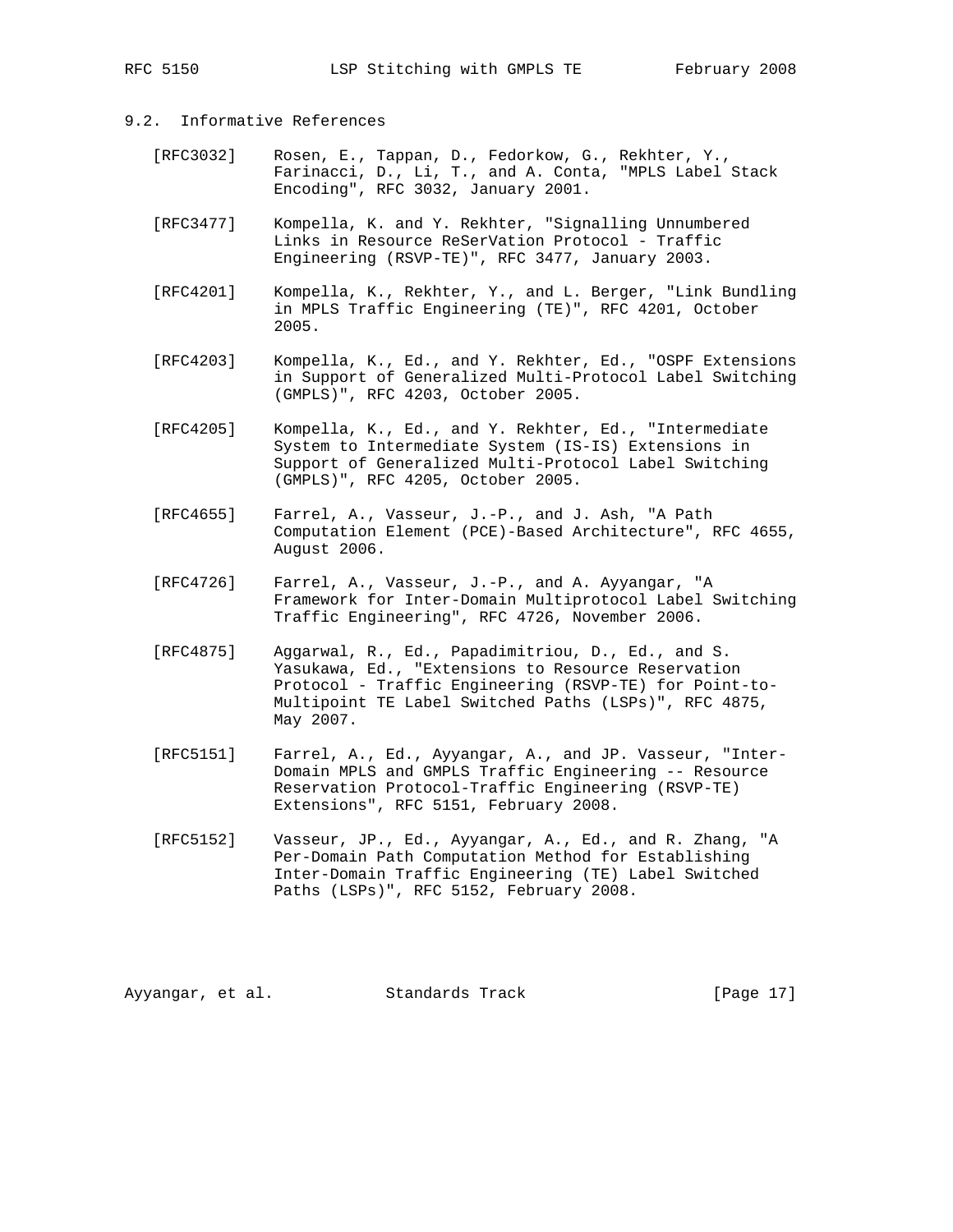[MPLS-SEC] Fang, L., Ed., Behringer, M., Callon, R., Le Roux, J. L., Zhang, R., Knight, P., Stein, Y., Bitar, N., and R. Graveman., "Security Framework for MPLS and GMPLS Networks", Work in Progress, July 2007.

Authors' Addresses

 Arthi Ayyangar Juniper Networks 1194 N. Mathilda Avenue Sunnyvale, CA 94089 EMail: arthi@juniper.net

 Kireeti Kompella Juniper Networks 1194 N. Mathilda Avenue Sunnyvale, CA 94089 EMail: kireeti@juniper.net

 JP Vasseur Cisco Systems, Inc. 300 Beaver Brook Road Boxborough, MA 01719 EMail: jpv@cisco.com

 Adrian Farrel Old Dog Consulting EMail: adrian@olddog.co.uk

Ayyangar, et al. Standards Track [Page 18]